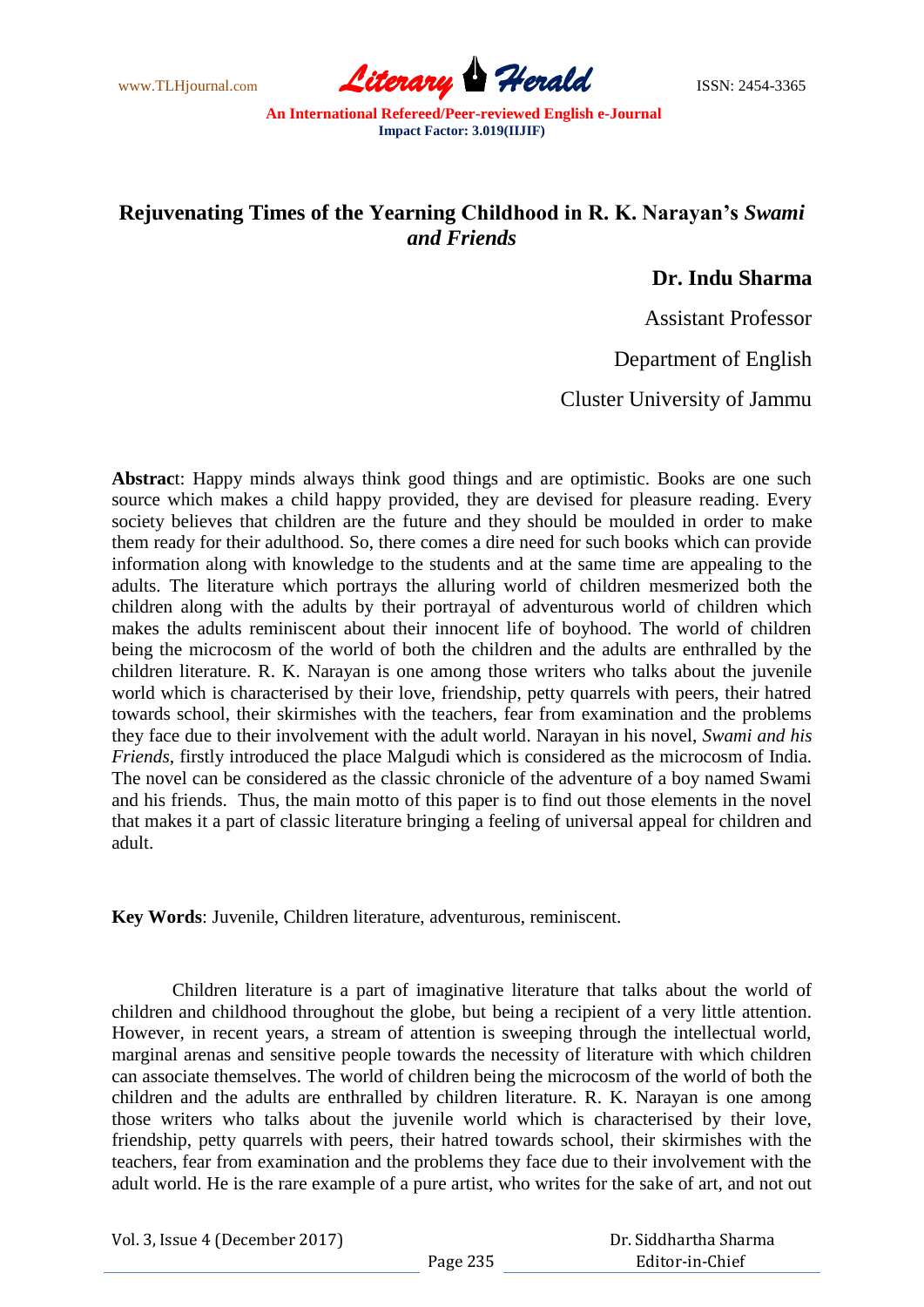www.TLHjournal.com **Literary Herald Herald** ISSN: 2454-3365

of any ulterior motives. This is one school of the reason that his works have been translated into a number of languages of the world.

R. K. Narayan"s first novel, *Swami and his Friends* is set in a fictional town of Malgudi during the British rule in India is a delightful book about childhood and children. It was published in the year 1935 and a tele-series in 1987 was also made on it. B. Parvathi in her essay, "Revisiting Childhood in *Swami and Friends*" commented:

> *Swami and Friends* will continue to fascinate readers in print and also viewers of the small screen because of the visual impact created by Doordarshan. The novel"s place among classics to the world about children is well assured. (40)

The novel can be considered as a classic chronicle of the adventures of a boy named Swami and his friends. The novel *Swami and his Friends*, talks about the rainbow world during childhood means juggling around between classes, homework, playing mischief with friends, strolling in sun, drenching in rains and making strategies to convince parent for the permission to play. This is the only time in the life of a person, when there is purity of thoughts and actions. It appears while reading the novel; the readers get a vivid portrayal of the thoughts, emotions and activities of school boys. C. D. Narasimhaiah in his book *The Swan and Eagle* commented that we get the life of all boys seen through an adult vision, and registered for the first time in respectable creative writing.

It is a story of Swami and his whole gang of friends and their adventure in the school. It beautifully captures the perspective of a ten year old boy towards school, adults and stuff around. Children, just like adults have inhibitions, period of chaos and tensions in their live. The first hurdle that a child faces is the problem of adjusting to the custom-bound life in school. In order to get way from such custom-bound and strict life, Swami wants to abscond from school and becomes the ring leader of his group.

The narration of the novel is autobiographical in nature and seems that Narayan"s personal experience at school has gone into making this novel. Like Narayan, Swami the protagonist of the novel shuddered at the very thought of the school. The atmosphere of the school of the Albert Mission School and the Board High School which together with the strict home discipline under the orthodox father, forced him to leave Malgudi only to return day or two after, with a remarkable change of heart. The inability of the child to cope with the examination system, his inadequate involvement in the process of learning is shown to be due to unreal and mechanical system of education. In the life of child, congenial atmosphere should be adopted instead of torturous system that makes him unfit in the society. Prof. K. R. Srinivasa in his book, *Indian Writing in English* wrote, "*Swami and Friends* is a tale of "growing up" difficult for the boy but delighted for the reader who is led into the by lanes of harmless hassles and memories of childhood."

Swami is the main protagonist of the novel, enjoys complete freedom at home except occasional checks by his father. He loved to enjoy the company of his friends at school except for the geography, arithmetic and Ebenezer, the scripture teachers who made his time during the school a torturous one. The criticism of Ebenezer regarding the Hindus Gods were intolerable for Swami because it was not an attack on gods, it was an attack on the faith of

|  | Vol. 3, Issue 4 (December 2017) |  |
|--|---------------------------------|--|
|  |                                 |  |

 Dr. Siddhartha Sharma Editor-in-Chief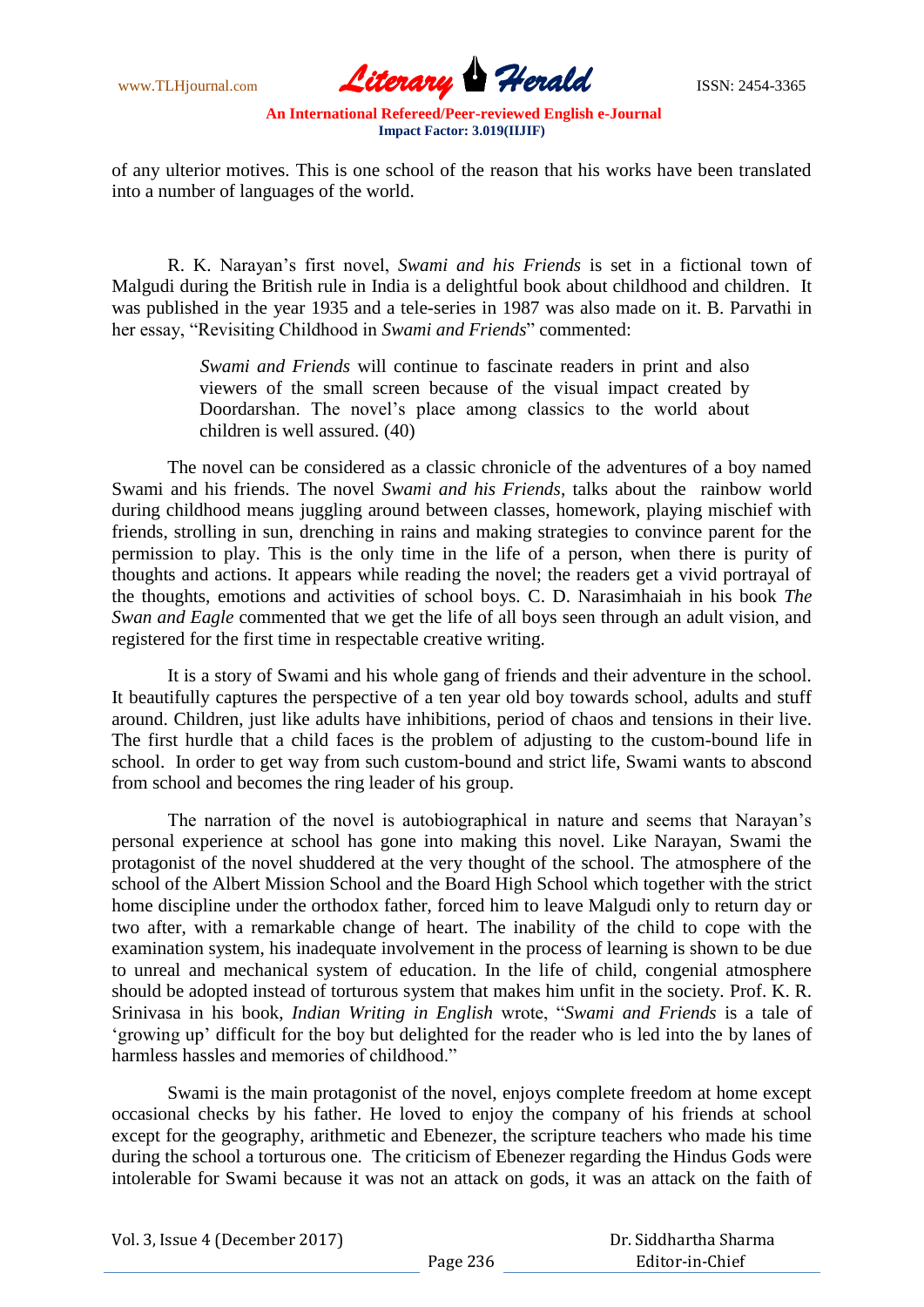www.TLHjournal.com **Literary Herald ISSN: 2454-3365** 

Swami and his identity, "The teacher was intolerable to-day. Swaminathan"s blood boiled. He got up and asked, "If he was a God. Why did he eat flesh and fish and drink wine? In an answer to this, Ebenezar left his seat, advanced towards Swaminathan, and tried to wrench his left ear off" (2). Hence for him, school was not only a place meant for the company of his friends and play, but also for teachers and punishment. Affections, relationships and discovering life alone preoccupy his mind. Children always wanted to get away from the adult world. As in the novel, Swami"s father was stern discipline man and wanted the same from her. But Swami was not able to adhere to the system and play several pranks to escape from the adult world. They suffer due to avarice and depravity of the adult world. Swami in his summer vacations wanted to freak and roam around with his friends Mani and Rajam. This attitude of the children shows their tendency to leave their home in search of a utopian world which is an aspect of heroism for children. But later came to know that their home is the safest for them and their parents and friends cannot replace anything in the world and love them unconditionally.

The novel from its beginning to end is full of adventures and sluggishness of a school boy. His beliefs in miracles, easy faith on strangers than his father and so on. On account of this attitude, Swami was easily be fooled by a coachman who said that if he gave him only six-paise, he would easily make them into six rupees, by a magic trick and with that amount a hoop could be easily purchased. Instead of six paise, the coachman made the poor boy to pay twelve paise and ultimately refused him to recognise him. Thus, leaving Swami in a pitiful condition as he cannot tell about the incident to his father because then he will be punished by him. Throughout the novel, Swami acts impulsively and tries to escape from his difficulties but he always find himself in some trouble only because of his own actions.

For Narayan, childhood is not only about enjoyment, laughter, purity and innocence but it is also equally about pride, arrogance, thoughtlessness and meanness. Swami in the novel rarely initiates any action himself, but acts upon the suggestions made by others. He is easily be fooled and robbed by coachman. Later to recover his money, he acts upon the suggestion made by Rajam and Mani to decoy coachman"s son by pretending to be hostile to Swami. But, their plan failed, dogs were set upon them by coachman and hence they all had to run for their lives.

Children sometimes tried to act like adults and hide secrets from them ignoring of the fact that they are not mature enough for such acts on their own part. When in Malgudi, the stream of struggle for Independence strikes, people started involving themselves in political activity i.e. strikes and public speeches. Swami also wanted to had his involvement in the "political activity" by breaking the window panes first of his school and then of Board High School. In this activity, none of his friends participated expect him and because of it, he was dismissed from his school. Later during the talk with his friend Rajam, the wisdom dawns upon him that it would have been better for him if he remain himself far from such "dirty politics" or stayed at home on that fateful day.

Rajam who was unforgiving at first, later comes to Swami with the idea of a cricket club, an idea translated into reality which further complicates the simple life of Swami with misery and misunderstanding. He was not at all a cricket enthusiast nor longed to play cricket. Now being a student of Board High School, Swami shows more loyalty to friendship with Rajam and the M.C.C than to the discipline of his new school. Swami along with his friends played cricket till late in the evening that led to the punishment from the drill master.